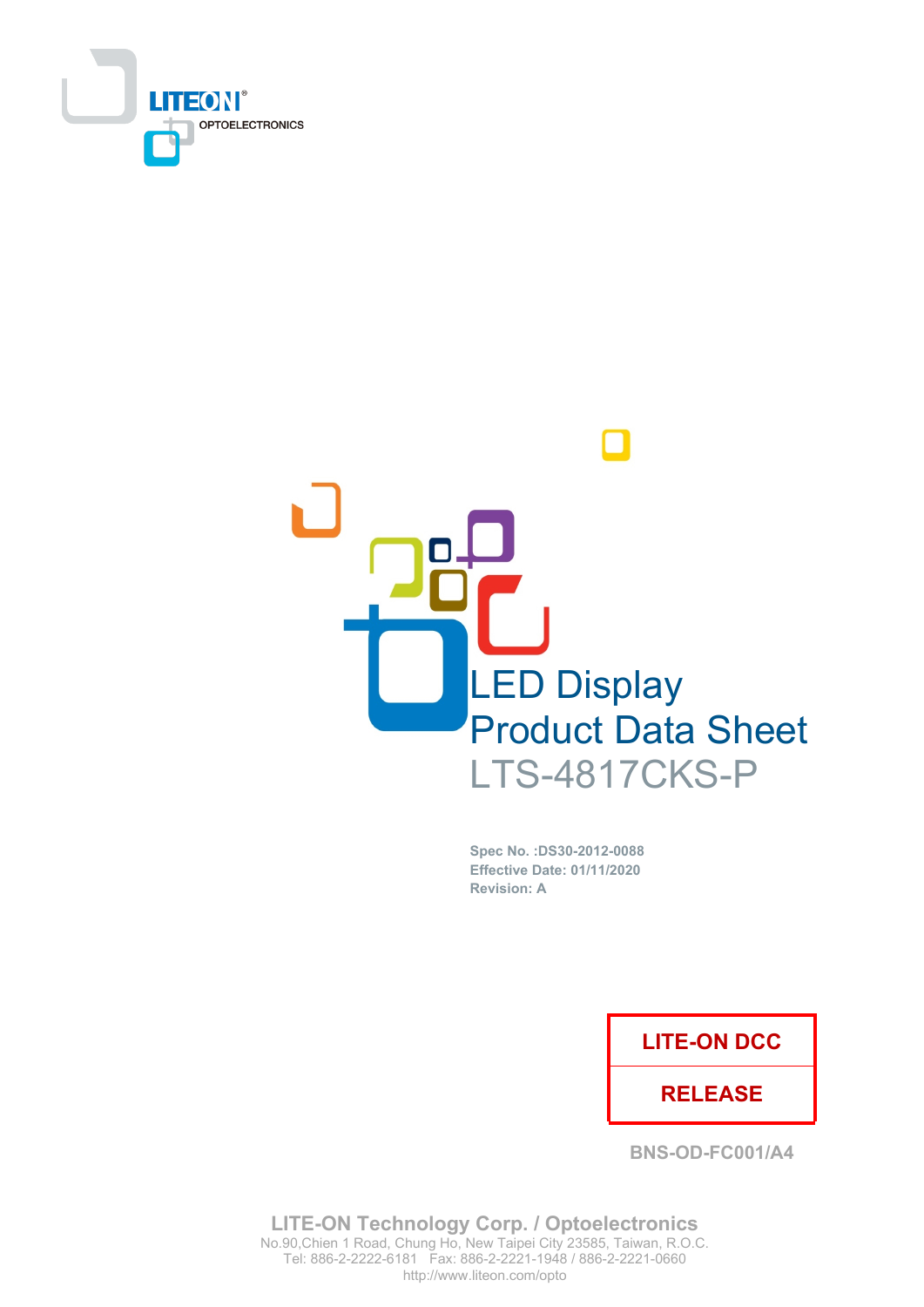

## **LED DISPLAY LTS-4817CKS-P**

# **LED DISPLAY**

## **LTS-4817CKS-P**

| <b>Rev</b> | <b>Description</b>                           | <b>By</b> | <b>Date</b> |
|------------|----------------------------------------------|-----------|-------------|
| 01         | Preliminary Spec.                            | Reo Lin   | 08/22/2012  |
|            |                                              |           |             |
|            |                                              |           |             |
|            |                                              |           |             |
|            |                                              |           |             |
|            |                                              |           |             |
|            |                                              |           |             |
|            | Above data for PD and Customer tracking only |           |             |
|            | NPPR Received and Upload on System           | Reo Lin   | 08/22/2012  |
| A          | Update Packing spec. in page 10              | Reo Lin   | 01/06/2020  |
|            |                                              |           |             |

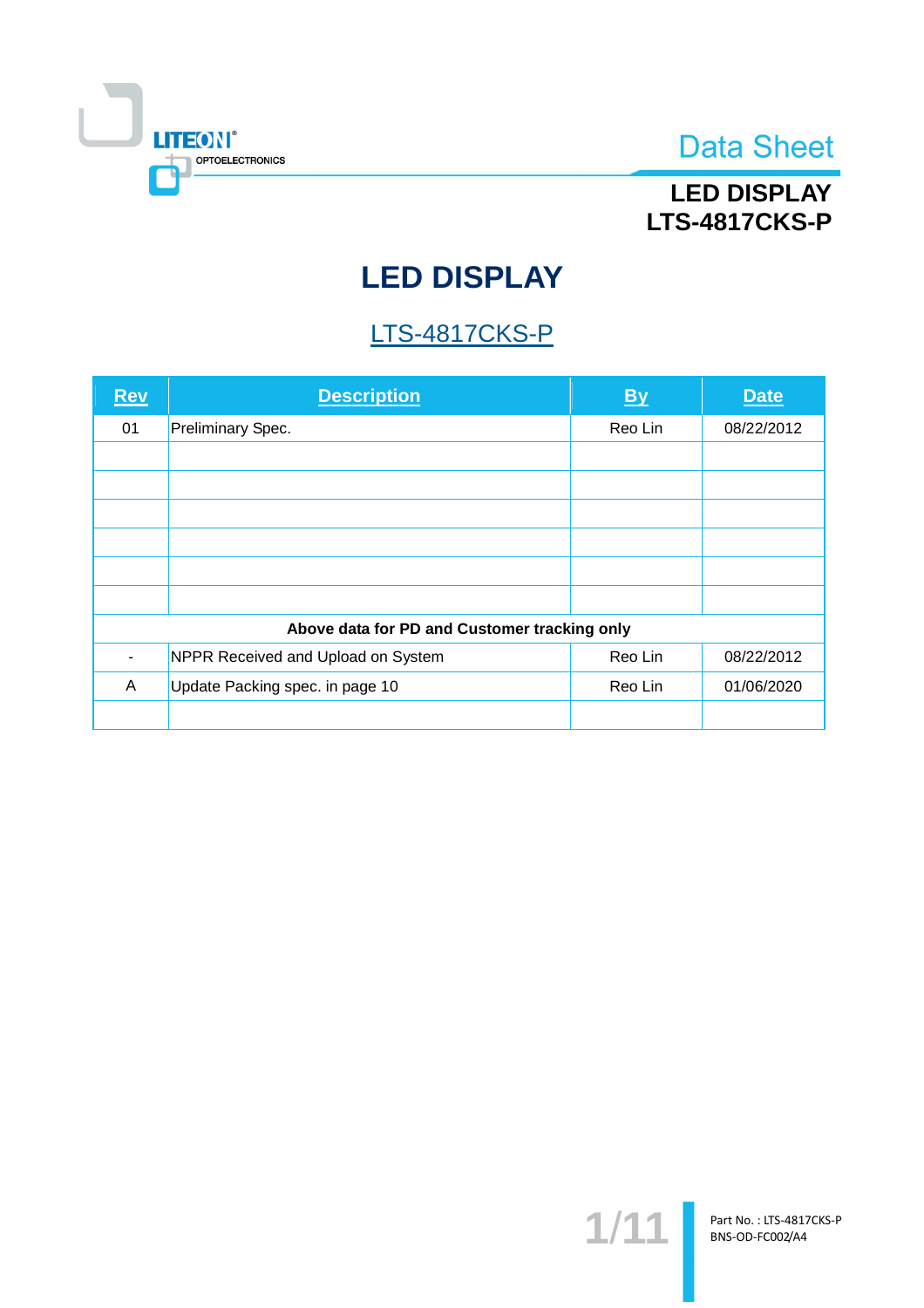

## **LED DISPLAY LTS-4817CKS-P**

### 1. Description

The LTS-4817CKS-P is a 0.39 inch (10.0mm) digit height single digit SMD display. This device uses AS-AllnGap Yellow LED chips (AllnGap epi on GaAs substrate). The display has gray face and white segments and suitable for reverse mount assembly.

#### 1.1 Features

- 0.39 inch (10.0 mm) DIGIT HEIGHT
- CONTINUOUS UNIFORM SEGMENTS
- LOW POWER REQUIREMENT
- EXCELLENT CHARACTERS APPEARANCE
- HIGH BRIGHTNESS & HIGH CONTRAST
- WIDE VIEWING ANGLE
- SOLID STATE RELIABILITY
- CATEGORIZED FOR LUMINOUS INTENSITY.
- LEAD-FREE PACKAGE(ACCORDING TO ROHS)

#### 1.2 Device

| <b>Part No</b> | <b>Description</b> |
|----------------|--------------------|
| AllnGaP Yellow | Common Anode       |
| LTS-4817CKS-P  | Rt. Hand Decimal   |

 $2/$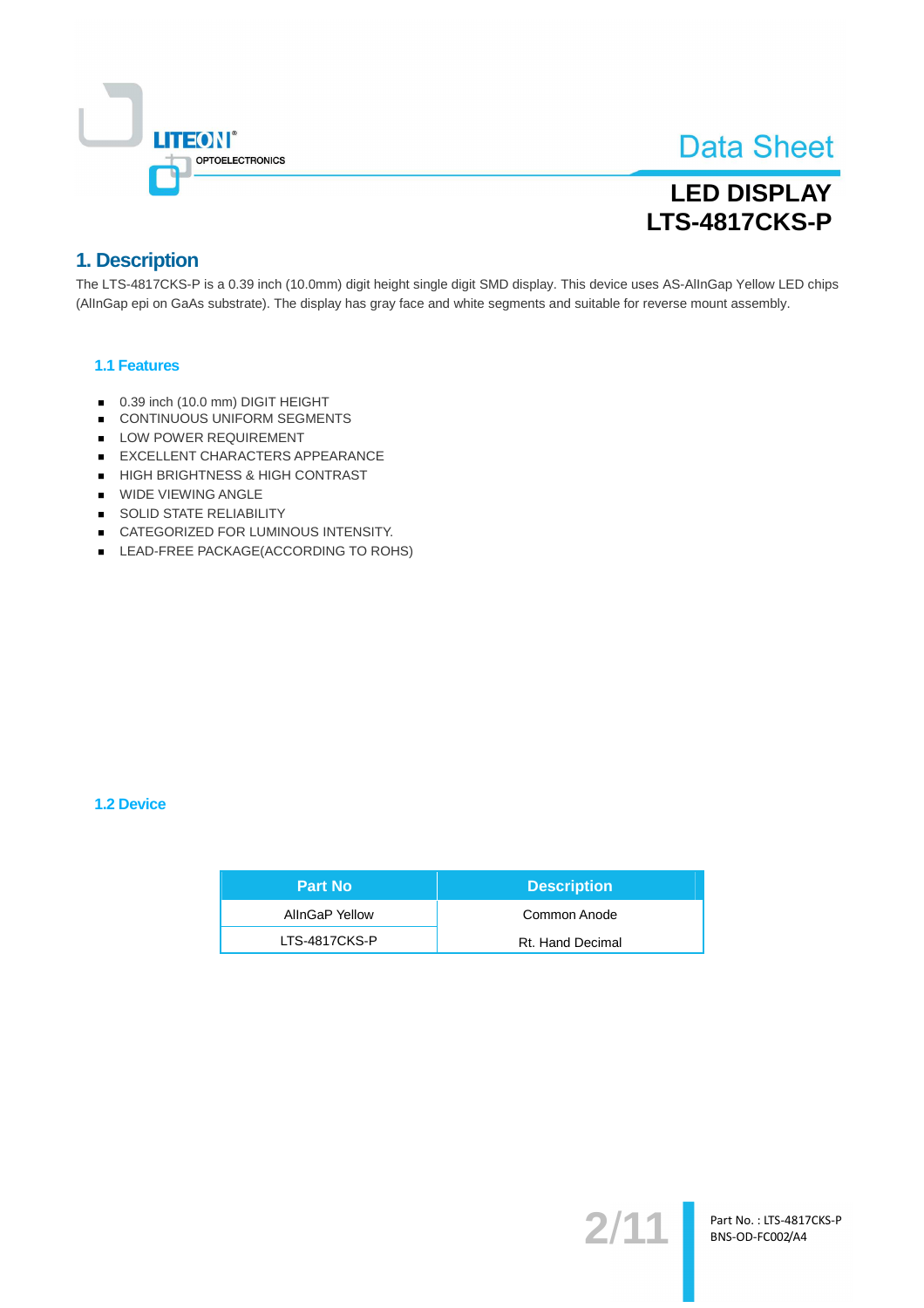

## **LED DISPLAY LTS-4817CKS-P**

### **2. Package Dimensions**



#### Notes:

- 1. All dimensions are in millimeters. Tolerances are ±0.25 mm (0.01") unless otherwise noted
- 2. Foreign material on segment ≤10mil
- 3. Ink contamination (surface)  $\leq$  20mils
- 4. Bubble in segment  $\leq 10$ mil
- 5. Bending  $\leq 1\%$  of reflector length
- 6. Plastic pin's burr max is 0.14 mm

 $3/1$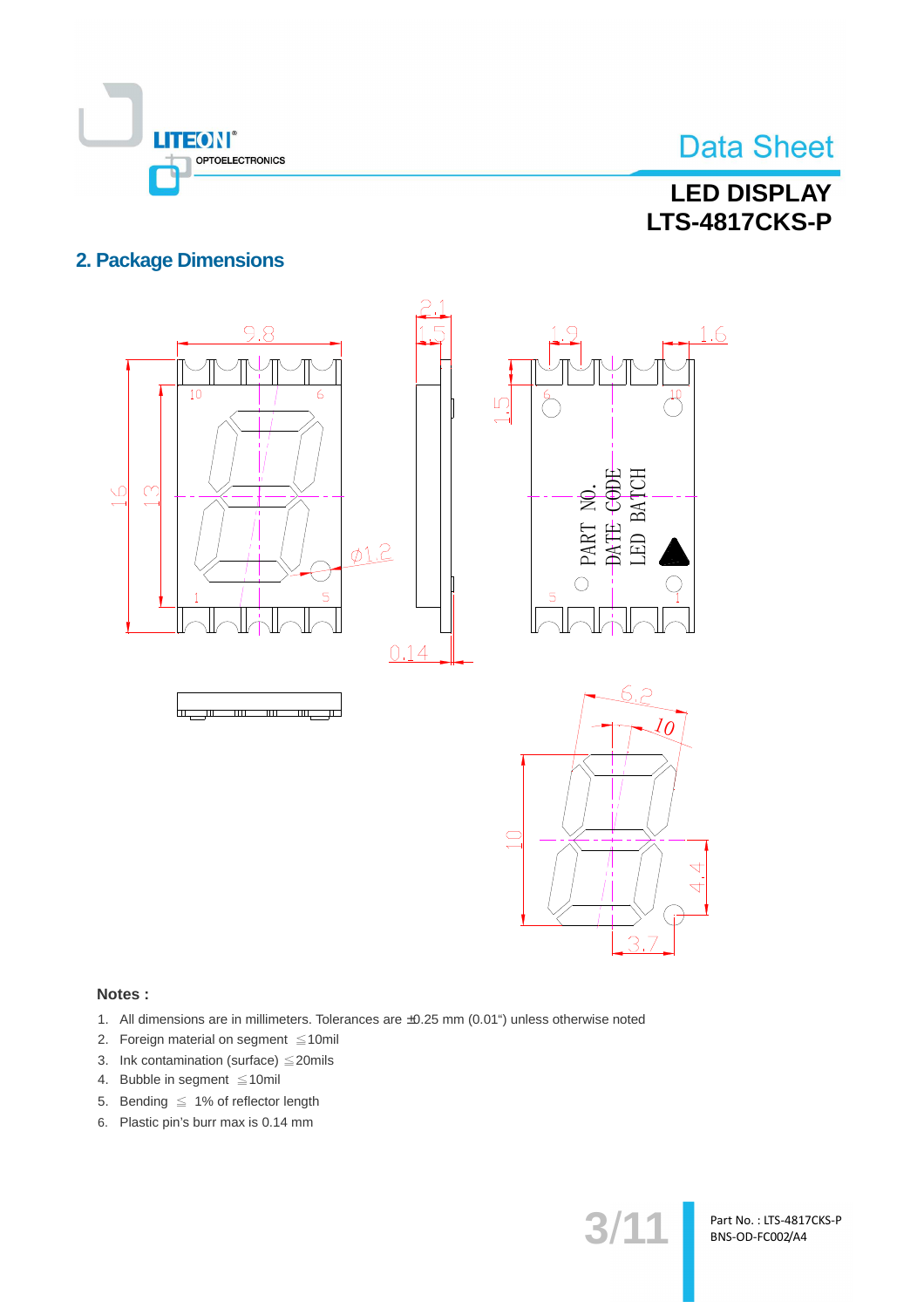

**LED DISPLAY LTS-4817CKS-P** 

### 3. Internal Circuit Diagram



### **4. Pin Connection**

| <b>No</b>      | <b>Connection</b> |
|----------------|-------------------|
| 1              | CATHODE E         |
| 2              | CATHODE D         |
| 3              | COMMON ANODE      |
| 4              | CATHODE C         |
| 5              | CATHODE DP        |
| 6              | CATHODE B         |
| $\overline{7}$ | CATHODE A         |
| 8              | COMMON ANODE      |
| 9              | CATHODE F         |
| 10             | CATHODE G         |

 $\blacktriangle$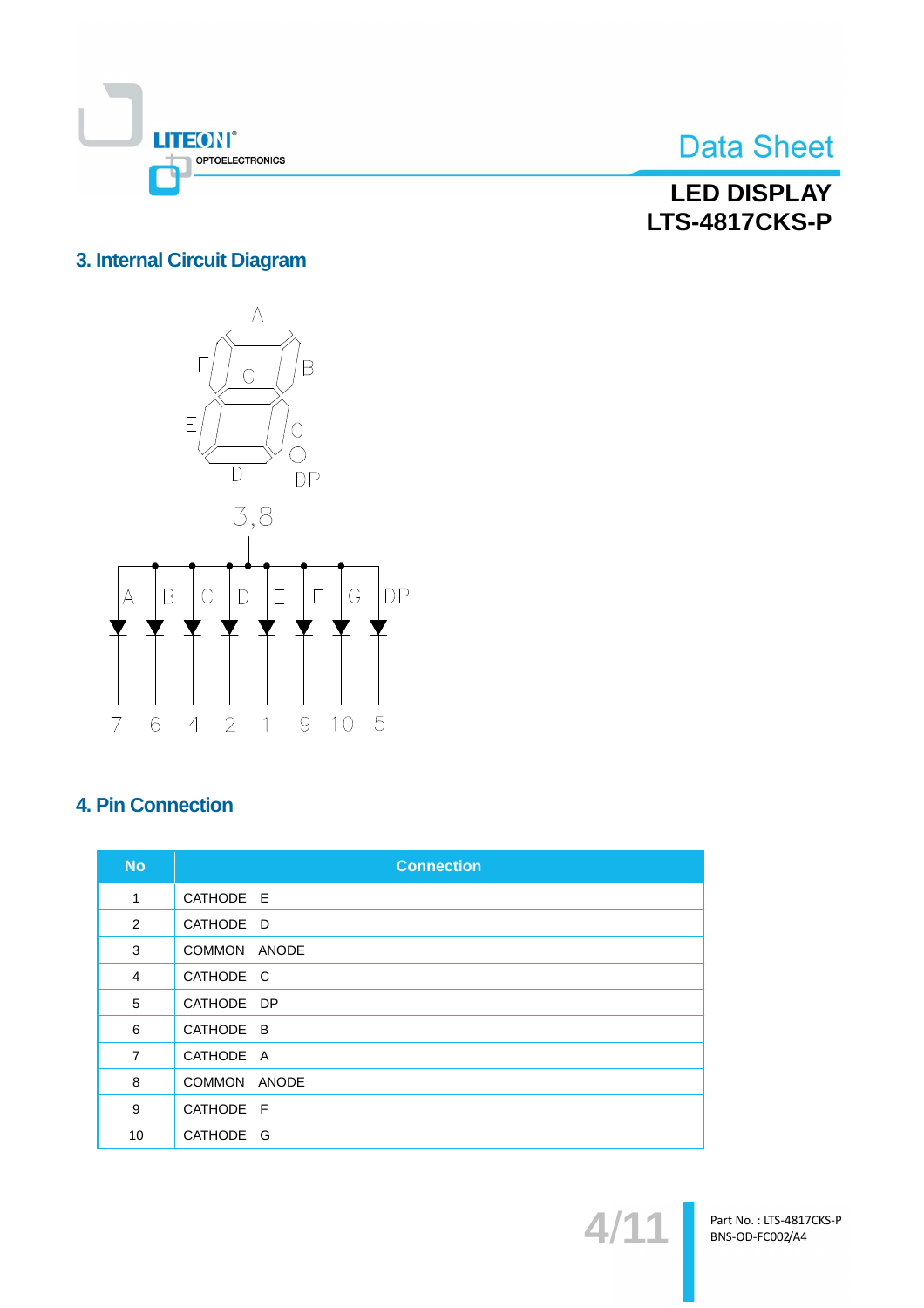

## **LED DISPLAY LTS-4817CKS-P**

### **5. Rating and Characteristics**

#### 5.1. CHIP LED Absolute Maximum Rating at Ta=25°C

| <b>Parameter</b>                                                                | <b>Maximum Rating</b> | <b>Unit</b> |  |  |
|---------------------------------------------------------------------------------|-----------------------|-------------|--|--|
| <b>Power Dissipation Per Segment</b>                                            | 70                    | mW          |  |  |
| Peak Forward Current Per Segment<br>(1/10 Duty Cycle, 0.1ms Pulse Width)        | 60                    | mA          |  |  |
| <b>Continuous Forward Current Per Segment</b>                                   | 25                    | mA          |  |  |
| Derating Linear From 25°C Per Segment                                           | 0.28                  | mA/C        |  |  |
| <b>Operating Temperature Range</b><br>$-35C$ to $+105C$                         |                       |             |  |  |
| Storage Temperature Range                                                       | $-35C$ to $+105C$     |             |  |  |
| Iron Soldering Conditions: 1/16 inch Below Seating Plane for 3 Seconds at 260°C |                       |             |  |  |

#### 5.2. Chip LED Electrical / Optical Characteristics at Ta=25°C

| <b>Parameter</b>                                          | <b>Symbol</b> | MIN. | TYP. | MAX. | <b>Unit</b> | <b>Test Condition</b> |
|-----------------------------------------------------------|---------------|------|------|------|-------------|-----------------------|
|                                                           | $\mathsf{IV}$ | 201  | 650  |      | ucd         | $IF = 1mA$            |
| Average Luminous Intensity Per Segment                    |               |      | 8450 |      | μcd         | $IF = 10mA$           |
| Peak Emission Wavelength                                  | λp            |      | 588  |      | nm          | $IF = 20mA$           |
| Spectral Line Half-Width                                  | Δλ            |      | 15   |      | nm          | $IF = 20mA$           |
| Dominant Wavelength                                       | $\lambda$ d   |      | 587  |      | nm          | $IF = 20mA$           |
| Forward Voltage Per Chip                                  | <b>VF</b>     |      | 2.05 | 2.6  | $\vee$      | $IF = 20mA$           |
| Reverse Current Per Segment <sup>(*2)</sup>               | <b>IR</b>     |      |      | 100  | μA          | $VR=5V$               |
| Luminous Intensity Matching Ratio<br>(Similar Light Area) | $IV-m$        |      |      | 2:1  |             | $IF = 1mA$            |

#### Notes:

1. Luminous intensity is measured with a light sensor and filter combination that approximates the CIE (Commission International De L'Eclariage) eye-response curve

 $5/$ 

- 2. Reverse voltage is only for IR test. It cannot continue to operate at this situation
- 3. Cross talk specification  $\leq 2.5\%$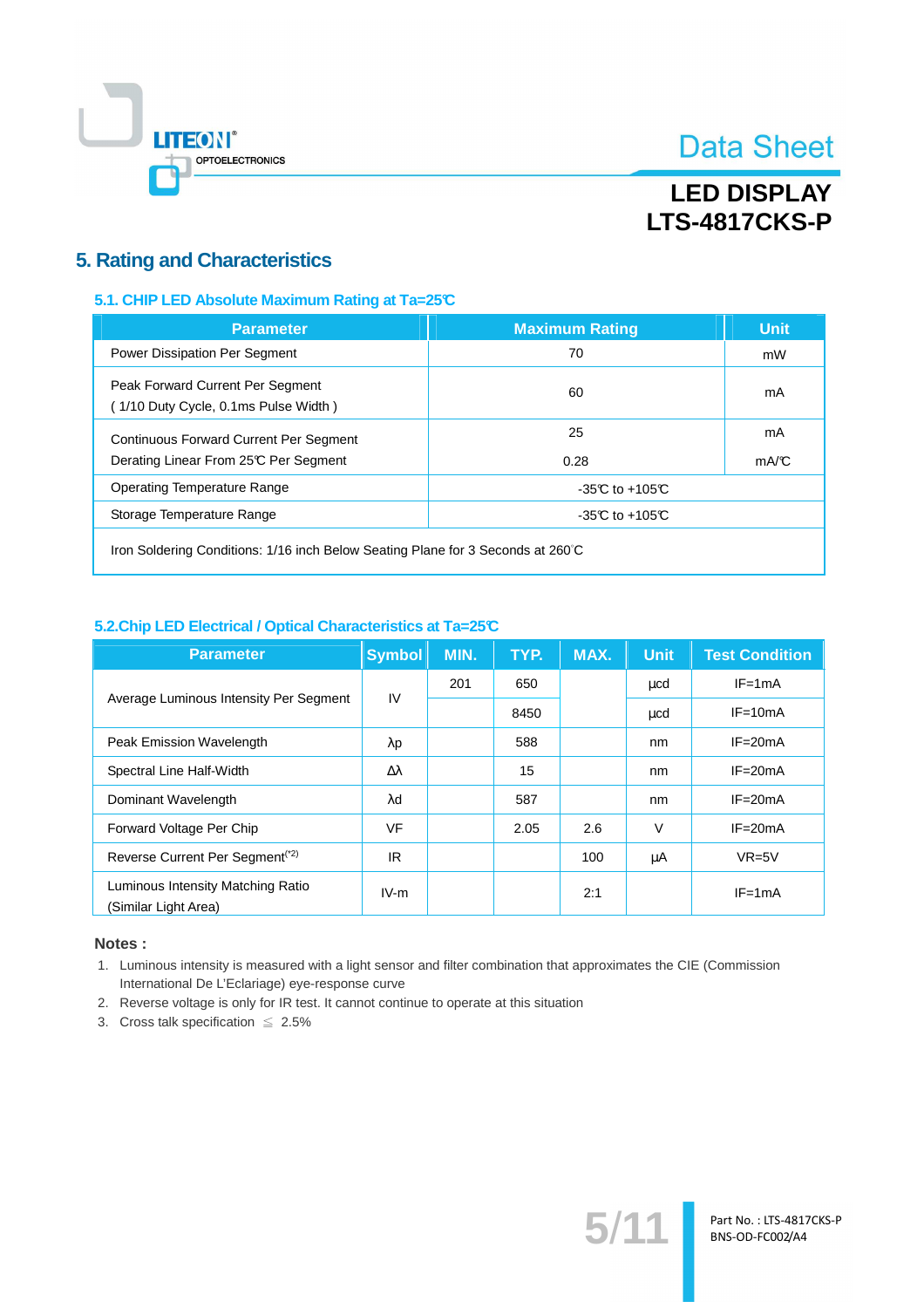

### **LED DISPLAY LTS-4817CKS-P**

#### 5.3. Typical Electrical / Optical Characteristics Curves



NOTE : KS=AllnGaP YELLOW

 $3/1$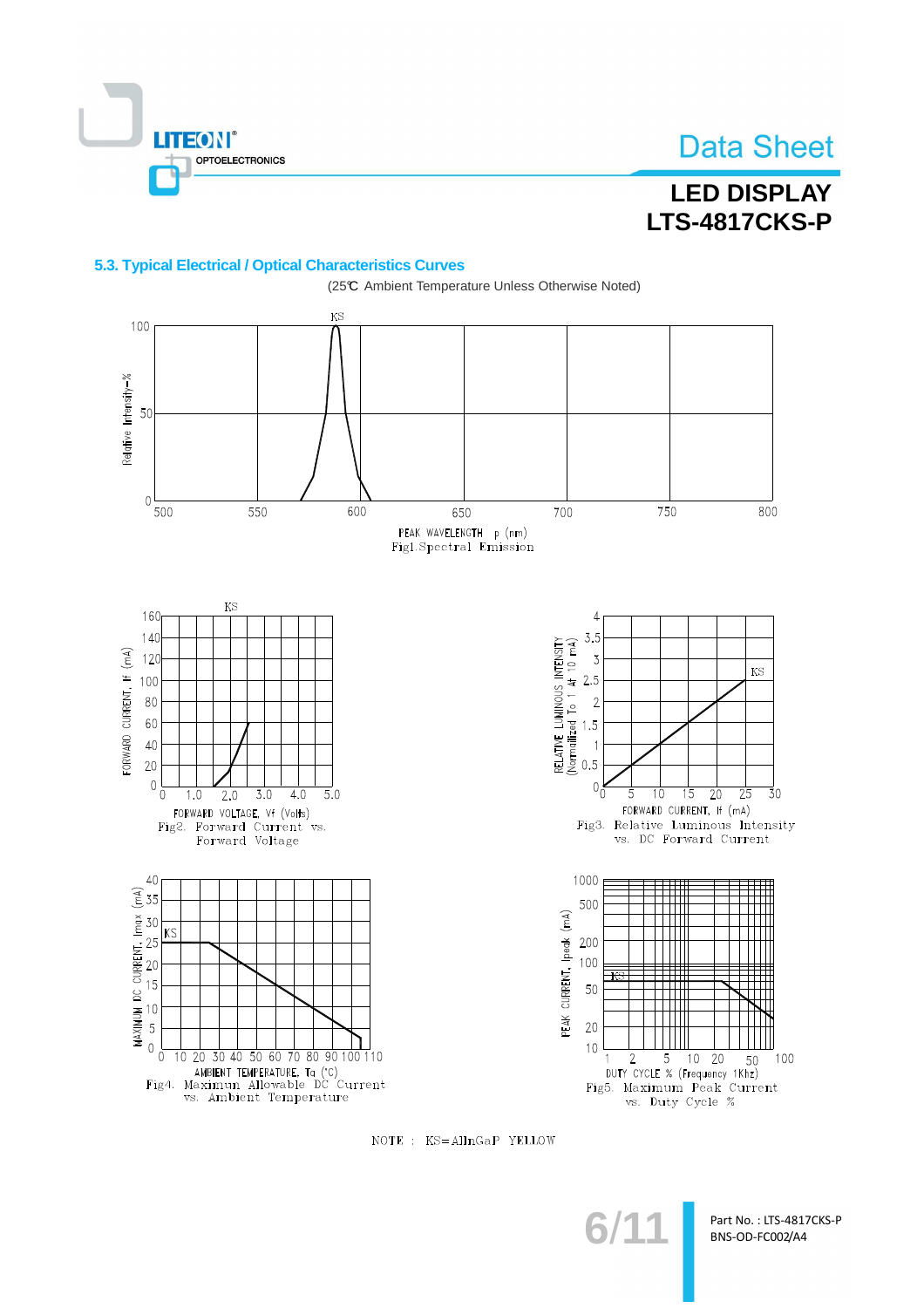

Part No.: LTS-4817CKS-P BNS-OD-FC002/A4

## **LED DISPLAY LTS-4817CKS-P**

### **6. SMT SOLDERING INSTRUCTION**

(Number of reflow process shall be less than 2 times, and cooling process to normal temperature is required between the first and the second soldering process)



#### Notes:

1. Recommended soldering condition

| Reflow Soldering (Two times only) |                        | Soldering Iron (One time only) |                      |  |
|-----------------------------------|------------------------|--------------------------------|----------------------|--|
| Pre-heat:                         | $120 - 150^{\circ}$ C. | Temperature                    | $300^{\circ}$ C Max. |  |
| Pre-heat time:                    | 120sec. Max.           | Soldering time                 | 3sec. Max.           |  |
| Peak temperature:                 | 260℃ Max.              |                                |                      |  |
| Soldering time:                   | 5sec. Max.             |                                |                      |  |

2. Number of reflow process shall be less than 2 times, and cooling process to normal temperature is required between the first and the second soldering process.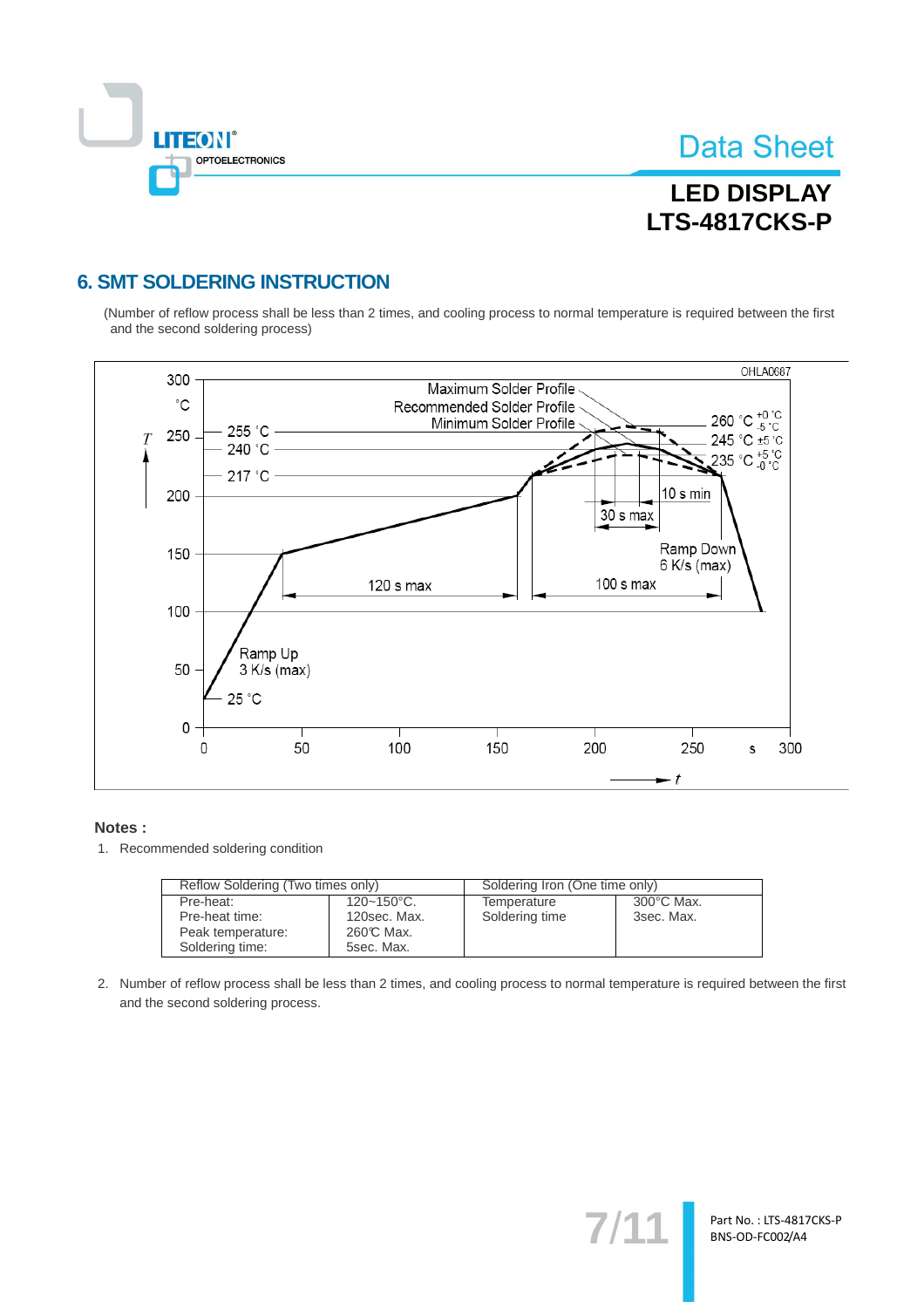



## **LED DISPLAY LTS-4817CKS-P**

### 7. Recommended Soldering Pattern



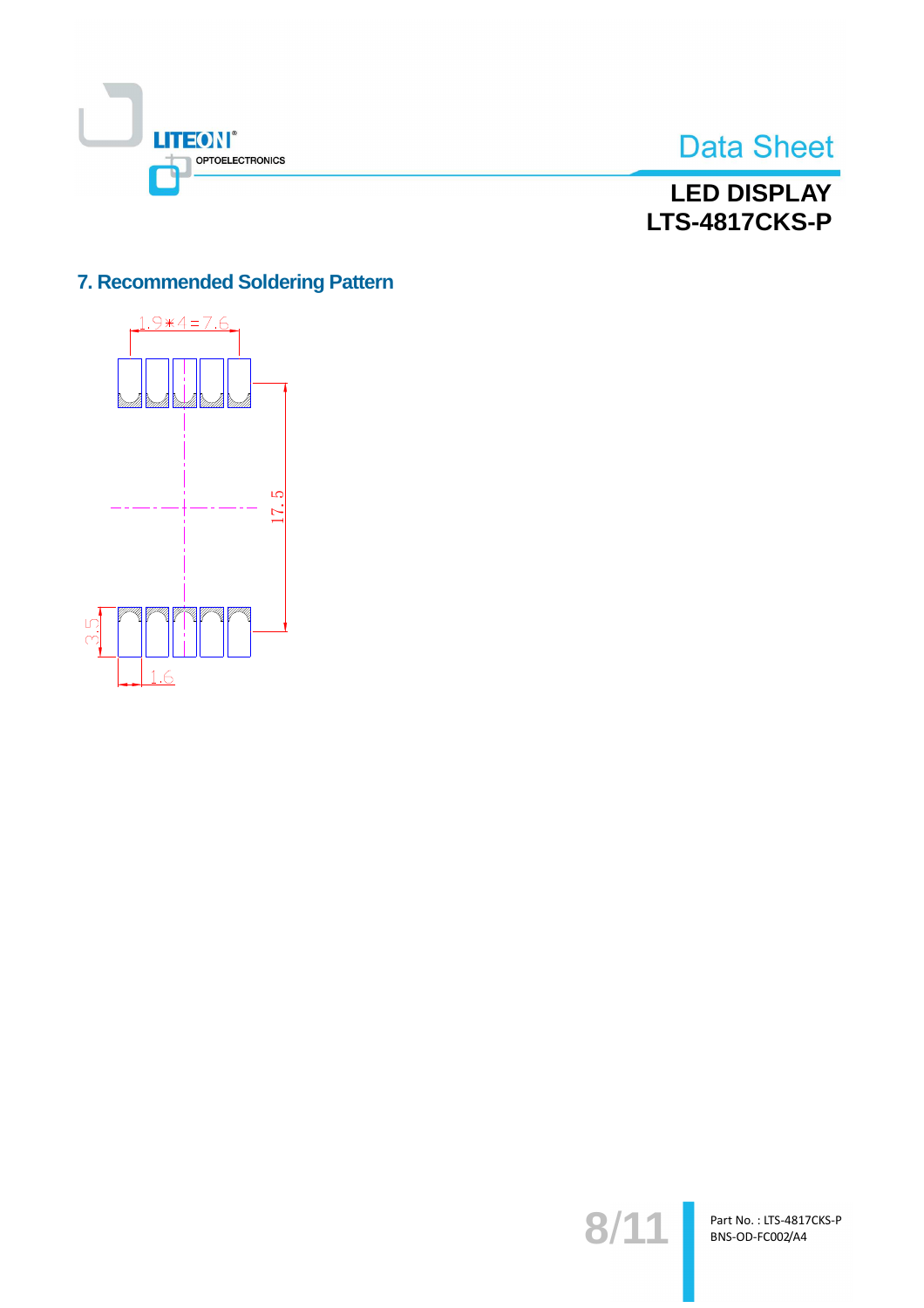

## **LED DISPLAY LTS-4817CKS-P**

### **8. Packing Specification**

### **8.1. Packing Reel Dimensions**







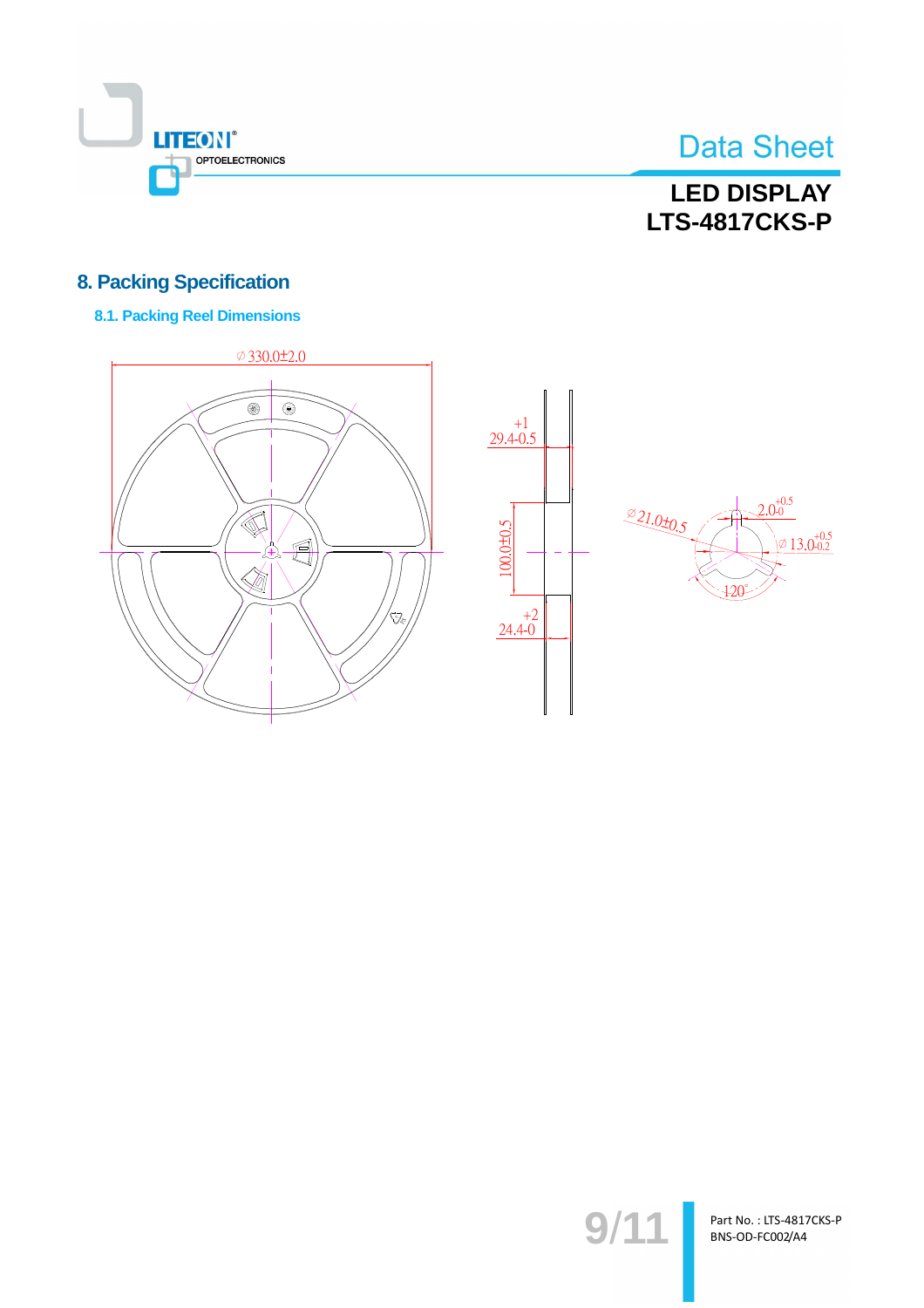

## **LED DISPLAY LTS-4817CKS-P**

#### **8.2. Packing Carrier Dimensions**



- 1. 10 sprocket hole pitch cumulative tolerance  $\pm 0.20$ .
- 2. Carrier camber is within 1 mm in 250 mm.<br>3. All dimensions meet EIA-481-C requirements.
- 
- 
- 
- 
- 4. Thickness :  $0.40\pm0.05$ mm.<br>
5. Packing length per 22" reel : 45.50 Meters.<br>
6. Component load per 13" reel : 800 pcs.<br>
7. Minimum packing quantity is 200 pcs for remainders

#### 8.3. Trailer part / Leader part



10